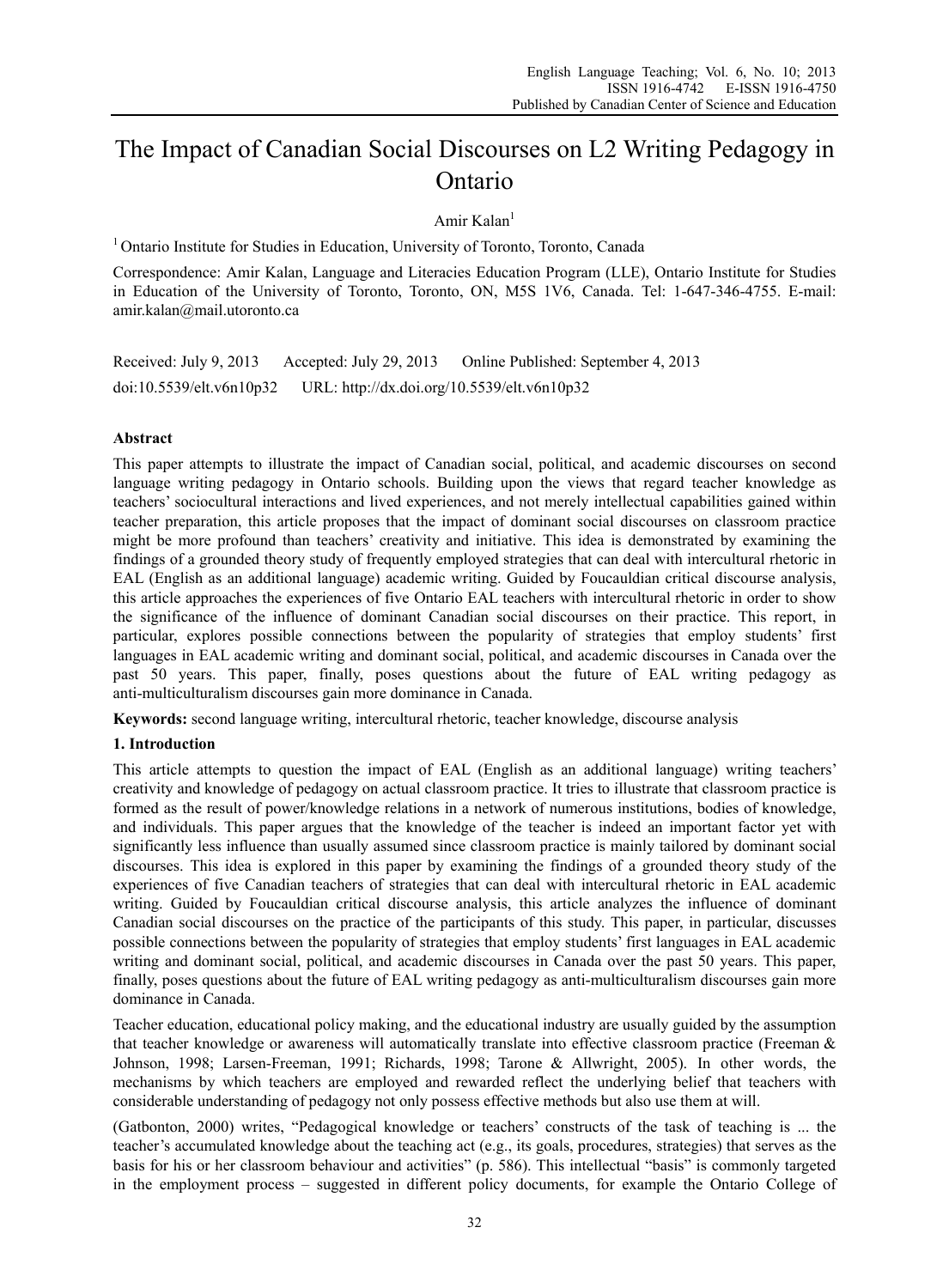Teachers' the *Standards of Practice for the Teaching Profession* (Ontario College of Teachers, 2013) and is believed to be maintained and complemented by professional development programmes (Eun & Heining-Boynton, 2007; Fielstein & Phelps, 2001).

Nevertheless, teacher knowledge as the basis of classroom practice has also been discussed in scholarly literature as a phenomenon formed well beyond teacher education and professional development programmes. Reeves (2009), for instance, stretch the definition of teacher knowledge to include social and cultural elements beyond colleges and professional development workshops. Reeve writes, "Within a sociocultural frame, teacher knowledge finds its origin in the entirety of teachers' lived experiences, not just those experiences within teacher preparation" (p. 109). Similarly, Nespor and Barylske (1991) depart from the views that regard "knowledge as a 'substance' located in the minds, bodies, or 'personal experiences' of individuals." They, instead, describe teacher knowledge as "a situated construction of social networks" (p. 806). Building upon the same line of argument, this paper tries to illustrate the impact of social, political, and academic discourses on classroom practice as sometimes more powerful than teachers' knowledge and initiative.

I have recently conducted a grounded theory study of EAL academic writing strategies that are particularly sensitive to students' cultural background and first languages (Kalan, 2013). The theories generated in this study are grounded in the experiences of some Ontario secondary EAL teachers who were particularly handpicked, through purposive sampling, on account of their successful and informed practice in this regard.

The data in this study, approached by Foucauldian critical discourse analysis, indicated that although the teachers interviewed tried consciously to accommodate their students' cultures, first languages and mother rhetorics, the most frequently employed strategies by the participants of this study were not merely rooted in personal initiative or knowledge. On the other hand, the areas of practice that the participants unanimously regarded as fruitful were indeed closely aligned with dominant political, social and academic discourses in Canadian society over the past 50 years. Thus, as suggested by the findings of my study, a variety of discourses in Canada have, fortunately, favoured culturally conscious EAL teaching strategies. If this conclusion is valid, the following questions arise.

What will happen to actual classroom practice if multicultural discourses are replaced by anti-immigration paradigms especially due to the challenges that the Canadian economy is facing today? Will the Canadian educational system, which is highly centralized, remain considerate of students' mother cultures if multiculturalism is, for instance, considered politically and socially bankrupt? Should a strong focus on training the ideal EAL teacher be replaced by structural changes in the educational system which can give more fluidity to the exchange of pedagogical discourses and practices through creating less centralized and less cumbersome educational systems that dictate pedagogical preferences from top to bottom? These important questions, I hope, underline the significance of the points discussed in this paper.

## **2. Theoretical and Methodological Frameworks**

In this inquiry, I employ Foucauldian critical discourse analysis while approaching the data collected for a grounded theory study of practical strategies that can successfully help EAL students and ELL's adopt Anglo-American academic writing rhetoric. Such an approach was dictated by the themes emerging from the data and the findings of the study, which vividly indicated that the strategies developed, or employed, by the participants were closely linked to other Canadian social discourses such as the tendencies of the Canadian academia and the political discourses that favoured multiculturalism and multilingualism. The illustration of this point, I hope, will influence our approach to creating desirable classroom pedagogy by emphasizing the role of current, and especially dominant social discourses, rather than a constant fixation on teacher training and professional development which, of course, have their own place in the whole picture.

Literature on Foucauldian research methodologies hosts many voices doubting the existence of clear definitions of such approaches (Davies, 2005; Meadmore, Hatcher & McWilliam, 2000; Tamboukou, 1999). Foucault (1994) himself also deliberately avoided specifying research methods that can be categorized as Foucauldian discourse analysis, which indeed adds to the ambiguities in this territory of inquiry. In order to avoid the confusions about the precise characteristics of research methodologies rooted in Foucault's views, the following explanation about the method adopted for this particular inquiry might be helpful.

The method of analysis of data for this inquiry is "critical discourse analysis" (Blommaert & Bulcaen, 2000) as opposed to "formal linguistic discourse analysis" (Frow, 1989) and "empirical discourse analysis" (Van Dijk, n.d.). While formal linguistic and empirical discourse analyses focus on "discourse" as linguistic passages, semiotic texts, and forms of human communication, critical discourse analysis not only explores language and social communication, but regards institutions, organizations, social practices, scientific disciplines, religions,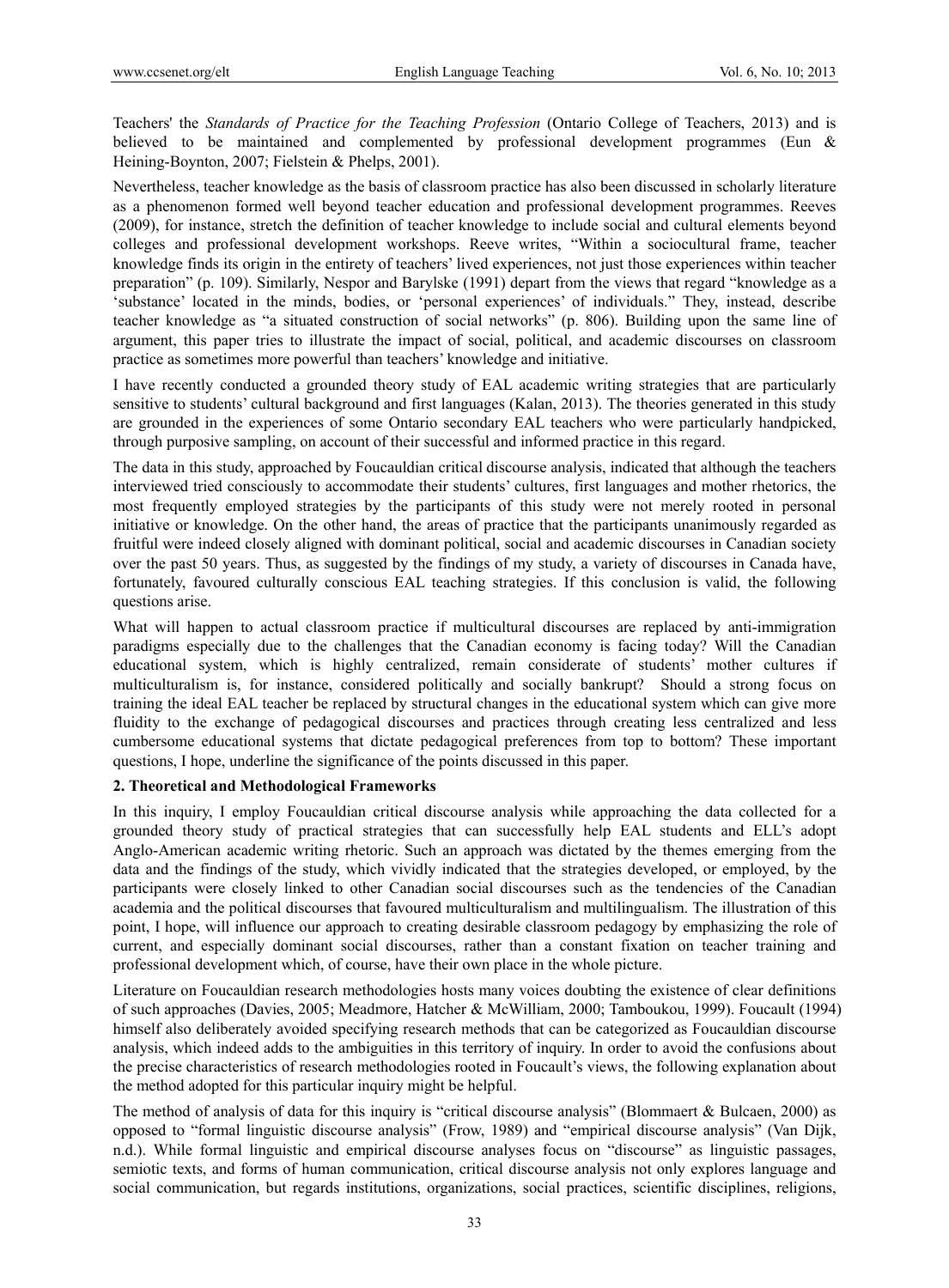media, individuals and so on as discourses constantly involved in power relations.

Power, Foucault (2002) suggests, constantly circulates in all directions and to all social levels. The distribution and contraction of power is tied to innumerable social nodes, whose positions delicately but ceaselessly switch. Gaining power happens partly through an exchange of ideas manufactured in accordance with claims of different discourses to the "Truth." Hence, knowledge is hardly rooted in individual speculation or experimentation. Instead, "knowledge," in fact, is our "will to knowledge" (Yong, 1981), our "will to truth" (Foucault, 1981) and our "claim" to it is based on the dictates of the dominant discourses involved in social power games and institutional interactions.

This paper, harmonious with this view, examines the influence of Canadian social, political, and academic discourses on EAL classroom practice in order to show how EAL writing pedagogies are shaped by the interaction between different discourses, for example, institutions, policies, and academics – outside the classroom. In the same manner, it approaches the experiences of some successful Ontario EAL instructors as the result of the give-and-take of dominant discourses in Canadian society rather than individual achievements. It tries to illustrate how fruitful pedagogy results mainly from the interactions between academic, social, and political discourses and historical circumstances rather than "training" ideal teachers even though those teachers, as the participants of this study, are particularly aware, knowledgeable, creative, and enthusiastic.

In other words, this report is a "thick description" (Scarboro, Campbell, & Stave, 1994) of successful EAL writing pedagogy in the context of the network of the Canadian academia, society, and politics. In the Discussion section, which follows a brief review of the grounded theory study in question in the next section, I will illustrate how social, political, and academic discourses in Canada have been at work to give weight to certain EAL academic writing strategies.

#### **3. A Brief Description of the Study and Its Findings**

The study was a qualitative research project that tried to theorize practical strategies that helped learners of English as an additional language to adopt Anglo-American academic rhetoric in order to write essays and academic papers. This investigation particularly focused on strategies that regarded English academic writing as only one possible written construct of a certain cultural and rhetorical background. The study, also, explored approaches that were informed by the fact that EAL students came to classrooms in English speaking countries with a strong notion of what great writing was in their first languages and rhetorics. A search for strategies and approaches of this nature was deliberately opted for in order to showcase successful experiences of writing instructors who went beyond traditional drilling exercises, which largely ignore the student's rhetorical background and start with lessons on Anglo-American "paragraph writing," the "topic sentence," and "supporting details." These theories were grounded in in-depth open-ended interviews with some Canadian secondary school EAL writing instructors who had tried to develop methods for interacting with the rhetorical traditions that secondary EAL students and ELL's brought with them into the classroom. Their experiences, thus, were regarded as slightly different to mainstream classroom practice, and consequently inspirational for other teachers to learn about. In other words, the teachers interviewed were particularly approached since they were considered more creative and resourceful as far as the presence of students' first languages and rhetorics in the process of writing was concerned.

The strategies theorized in this study are listed at the end of this section in order of their popularity, equality shared among the participants, and the frequency of appearance in the data. The most frequently employed strategies in the list are later compared with dominant social, political, and academic discourses regarding EAL and second language education discourses in Canada in order to draw parallels between dominant discourses in Canadian society and actual classroom practice by examining the strategies favoured most by the participants in this study. This comparison proves that the influence of dominant social discourses on classroom practice might indeed outweigh the impact of teachers' knowledge and their personal initiative even among exemplary teachers.

Almost half a century ago, Kaplan (1966) started a conversation in scholarly literature about the relationship between non-English writing rhetorical patterns and the struggles of EAL students with English academic writing. This area of inquiry, initiated by Kaplan, was labeled "contrastive rhetoric," which, after modification and critique, has been renamed "intercultural rhetoric" (Connor, 2002). "Contrastive rhetoric is an area of research in second language acquisition that identifies problems in composition encountered by second language writers and, by referring to the rhetorical strategies of the first language, attempts to explain them" (Connor 1996, p. 5). The renaming of the field as "intercultural rhetoric" seemed necessary because of two major reasons: first, constant criticism of Kaplan's contrastive rhetoric, whose speculations seemed to indicate that Anglo-American rhetoric was superior to Eastern rhetoric and; second, new directions in contrastive rhetoric which favoured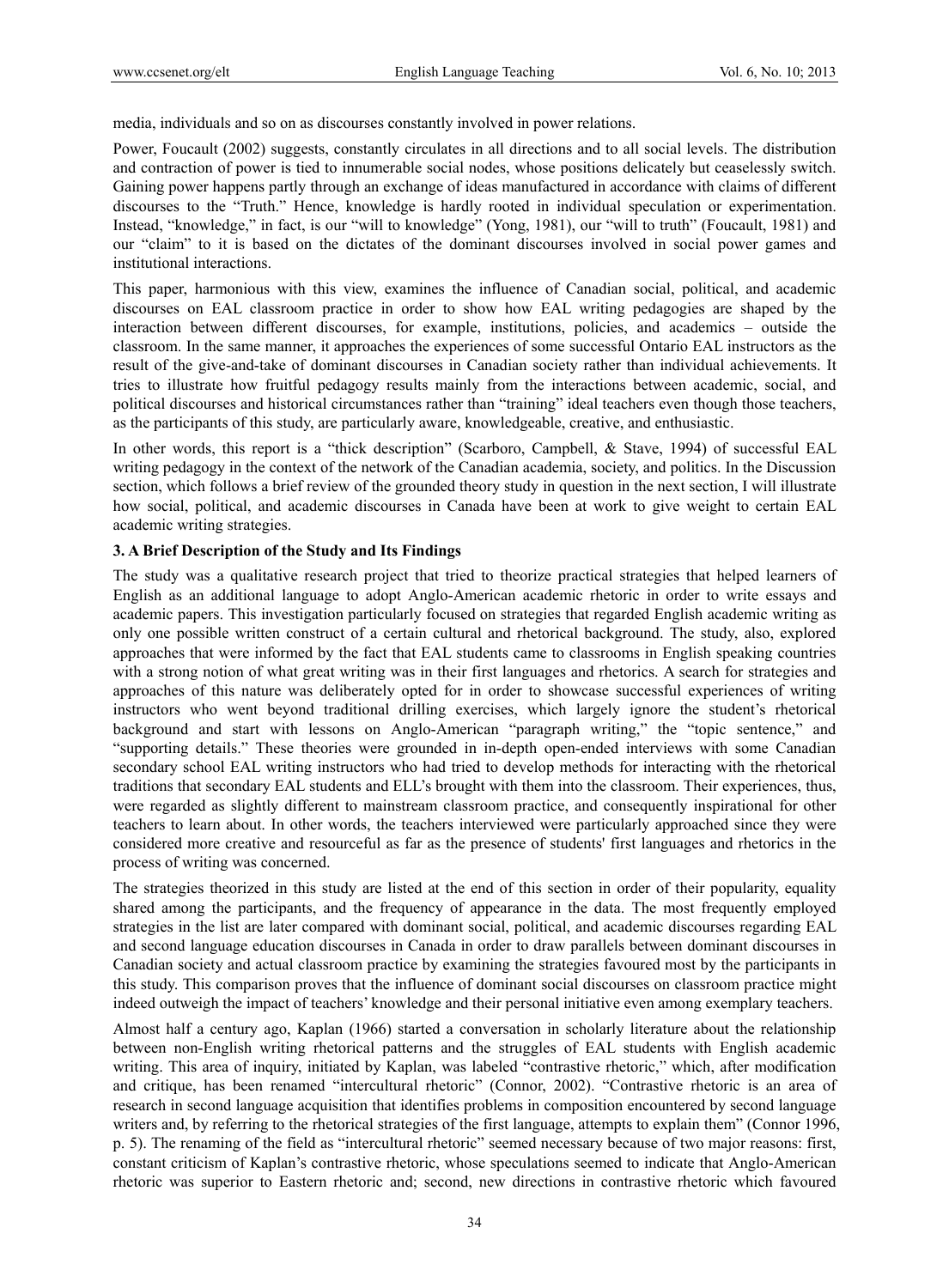interactions between rhetorics rather than conflict, friction, and opposition.

Despite all the theoretical speculations about intercultural rhetoric, some researchers believe that very little theory has translated into actual classroom practice which is sensitive to students' first languages and cultures (Kubota & Lehner, 2004; Walker, 2011). The same concerns about practice also have been expressed about Canadian EAL classrooms (Steinman 2003, p. 88). Accordingly, in order to fill this gap, this study tried to explore the experiences of some exemplary teachers to make strategies that were sensitive to the interactions between Anglo-American writing rhetoric and students' mother rhetorics visible.

Practical strategies concerned with students' native rhetorics and literacies usually stem from other fields such as multiliteracies, for example creating "identity texts" (Cummins, 2011), genre theories, for instance the recommendations of the Australian Genre School (Hyon, 1996), process writing (Susser, 1994), and post-process writing pedagogy (Kent, 1999). Although these practical measures might have been inspired by discussions about rhetoric and although they can successfully deal with students' rhetorical confusion, these suggestions usually cover more ground than contrastive rhetoric. This study aimed for a more transparent organization of activities that could particularly impact EAL students' rhetorical performance to help teachers redefine effective classroom practice in EAL academic writing classes. Additionally, a clearer view of such practices in Ontario schools would lend itself more comfortably to analyzing such practices in the context of dominant discourses in Canada for the purposes of this paper.

There are at least two important reasons why the academic writing skills of EAL students in Canada should be of grave concern. First, in contrast with conversational proficiency, EAL students might have to spend years (at least five and usually longer) to reach satisfactory academic proficiency in English (Cummins, 2007). EAL academic writing, indeed, is an essential part of a student's academic fluency.

Second, similar to other English speaking countries, in Canada, written language is the most important channel of formal and academic communication. This, nevertheless, is not necessarily the same for all the cultures whose members Canada welcomes as its new citizens. In addition to the fact that those cultures might use other written rhetorical patterns, they may more frequently employ non-written media such as visual or oral presentations to communicate and express their opinions.

Thus, Canadian educational systems should be ready to meet two challenges in regard to EAL writing pedagogy, (a) EAL writing as a linguistic skill and (b) EAL writing as a cultural paradigm change. EAL teachers, accordingly, might have to take the role of cultural counsellors as well as language teachers in order to help students make bridges between cultures, styles of writing, and rhetorical traditions.

This study, first and foremost, was initiated in order to explore the practical implications of theoretical discussions about contrastive or intercultural rhetoric since most of the concerns and speculations about contrastive rhetoric were presented at the level of theory. This study attempted to see how exceptional or alternative Ontario teachers dealt with intercultural rhetoric. Furthermore, a transparent categorization of such theories could clarify the relation between teachers' experiences in the classroom and social, political, and academic conversations outside the classroom. The present article is a report on the latter goal outlined above.

The methodology adopted for this research was the qualitative research approach grounded theory. This study, following established methodological frameworks of grounded theory (Corbin & Strauss, 2008), attempted to generate theories based on narratives provided by five EAL academic writing instructors in Ontario secondary schools of their rhetorically sensitive classroom practice.

Searching for participants started through a network of university instructors, researchers, EAL teachers, Ontario English teachers, and students. Five participants were interviewed in the course of this study. There were two criteria to satisfy. First, the participants were carefully handpicked to represent a variety of educational institutions in Ontario. Second, the participants who were chosen were EAL teachers who had somehow tried to move beyond drills and controlled exercises. The second criterion is particularly important in this paper since this report tries to illustrate that even the practice of exceptionally aware, creative and enthusiastic teachers is influenced by power/knowledge discourses outside the classroom. This illustration, I hope, will help us rethink our definition of teachers' knowledge of pedagogy to include the impact of educational structures on the performance of teacher both positively, such as the experiences of the participants of this study, and negatively.

Creswell (1998), along with many other research methodology text book writers, suggests that, in a grounded theory study, in order to "saturate categories" and detail a theory, one needs to interview "20 to 30 people" (p. 56). Creswell borrows his discussions about grounded theory, including the concept of saturation, from Strauss, one of the founders of grounded theory as a qualitative approach. From Strauss's point of view the sample size in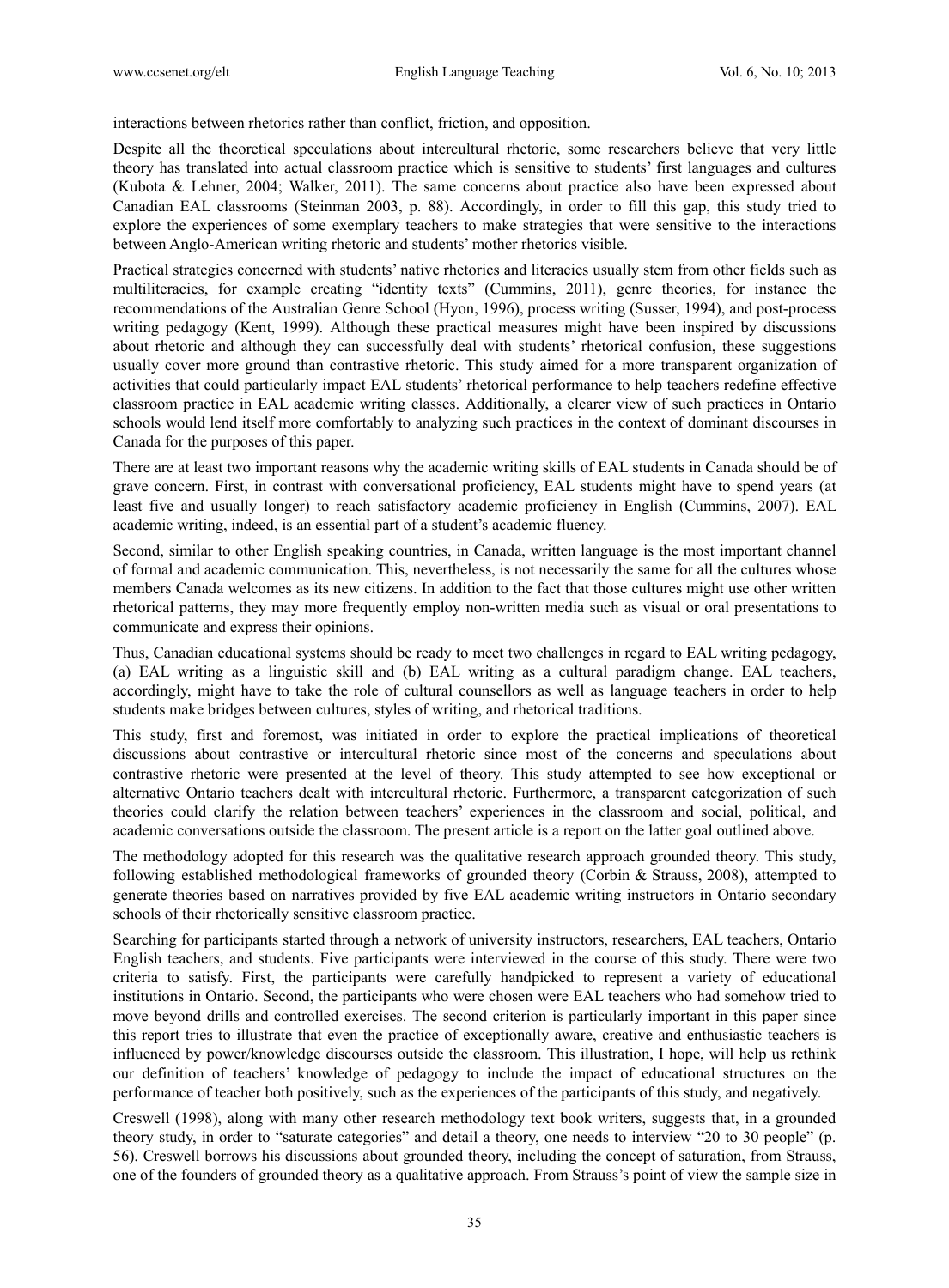this project (n = 5) cannot help interview data reach "saturation" ("when no new data are emerging" (Corbin  $\&$ Strauss, 2008, p. 143)).

Although, as indicated by the reference to Corbin and Strauss at the beginning of this section, this project followed Strauss's (2008) views of grounded theory as the main structural backbone of the methods employed. Nevertheless, as far as the number of participants was concerned, I tended towards Charmaz's (2000) "constructivist grounded theory." Consistent with Charmaz's ideas reflected in her article "Grounded Theory: Objectivist and Constructivist Methods," the researcher of this project holds that themes do not always objectively emerge from saturated data. Themes, on the other hand, can be constructed by the participants and the researcher. With this view of grounded theory, a larger number of participants would not necessarily lead to more valid findings but to a different set or a larger number of themes. In other words, a change in the number of participants does not affect validity but the scope and substance of the investigation and its findings.

My first participant was Uluriaq (all the names are pseudonyms). She is an ESL writing instructor and an ESL consultant in a major school board in Ontario. She also supervises a TESOL program in Waterloo, Ontario. What made Uluriaq a particularly valuable candidate for this project was the dual language book club that she had run for years. My second participant was Puja. Puja is a seasoned ESL teacher with 15 years of teaching experience both in Canada and abroad. She is at the moment teaching in an esteemed all-girls independent Toronto high school, with a strong academic orientation and a large EAL population. Oki, my third participant, has been seriously involved in literacy projects with different youth circles in addition to his experiences with Ontario high school EAL students and ELL's. Moreover, what distinguishes him from the first two participants is his engagement with research. Oki is a doctoral student at a major Canadian University in Ontario, working on a research project about a multiliteracies related theme.

The fourth participant, Panikpak is not an ESL teacher. She is an English teacher. Her classes, however, usually host a great number of ELL's (up to 40% of the students). Besides, her main form of assessment has traditionally been typical North American persuasive and argumentative essays. Niriuniq, the fifth participant has been tutoring ESL students in academic writing. She is also a teacher assistant at a prominent university in Ontario. Niriuniq is an essay grader and deals with year-one undergraduate students' papers. Niriuniq's views, thus, have been included in this project for a better understanding of second rhetoric problems that ESL secondary students take with them into higher education.

## *3.1 Practical Strategies for Approaching Intercultural Rhetoric*

Three subcategories of themes, focusing on practical strategies beyond drills and exercises, emerged from the data: (1) strategies that tap into students' first languages and mother rhetorics, (2) strategies that take advantage of non-academic written forms and non-written modes of expression, and (3) genre-oriented strategies.

## 3.1.1 Tapping into Students' First Languages and Mother Rhetorics

This subcategory hosts the majority of the themes that emerged from the data. These strategies are informed by the underlying belief that EAL students already possess literacies that are communicated more effectively in their mother tongue. As a result, making room for the first language, in an attempt to help those literacies surface, is a wise pedagogical investment. The participants gave the following recommendations for using the potential of students' first languages in the process of teaching EAL academic writing.

First, all the participants agreed that even the mere act of consolidating students' knowledge of their first languages, particularly enabling them to master advanced levels, could boost their understanding of academic writing in English. Puja, for instance, said, "I would say keep writing in your first language. Do what you do in your first language. If you can take a first language course, please do that." She emphasized that she particularly encouraged her students to interact with academic concepts in their first languages.

Second, in addition to the advantages of constant interaction with the first language, the participants, also, believed that students' first languages and rhetorics could be tapped into while they were handling particular writing tasks in English. The participants had experienced a number of ways to employ students' first languages and mother rhetorics. They, for example, invited students to write and recite in their first language, and then had them translate what they had written into English. They encouraged their students to plan their essays in their first language before they actually started with writing them. Also, they asked them to write in both languages simultaneously and do dual language projects.

Third, two of the participants, Uluriaq and Panikpak, emphasized that they used the student's first language and mother rhetoric for assessment as well, particularly for diagnostic and formative assessment. Uluriaq thought it natural to start academic writing lessons with short pieces of writing in the student's first language. This, she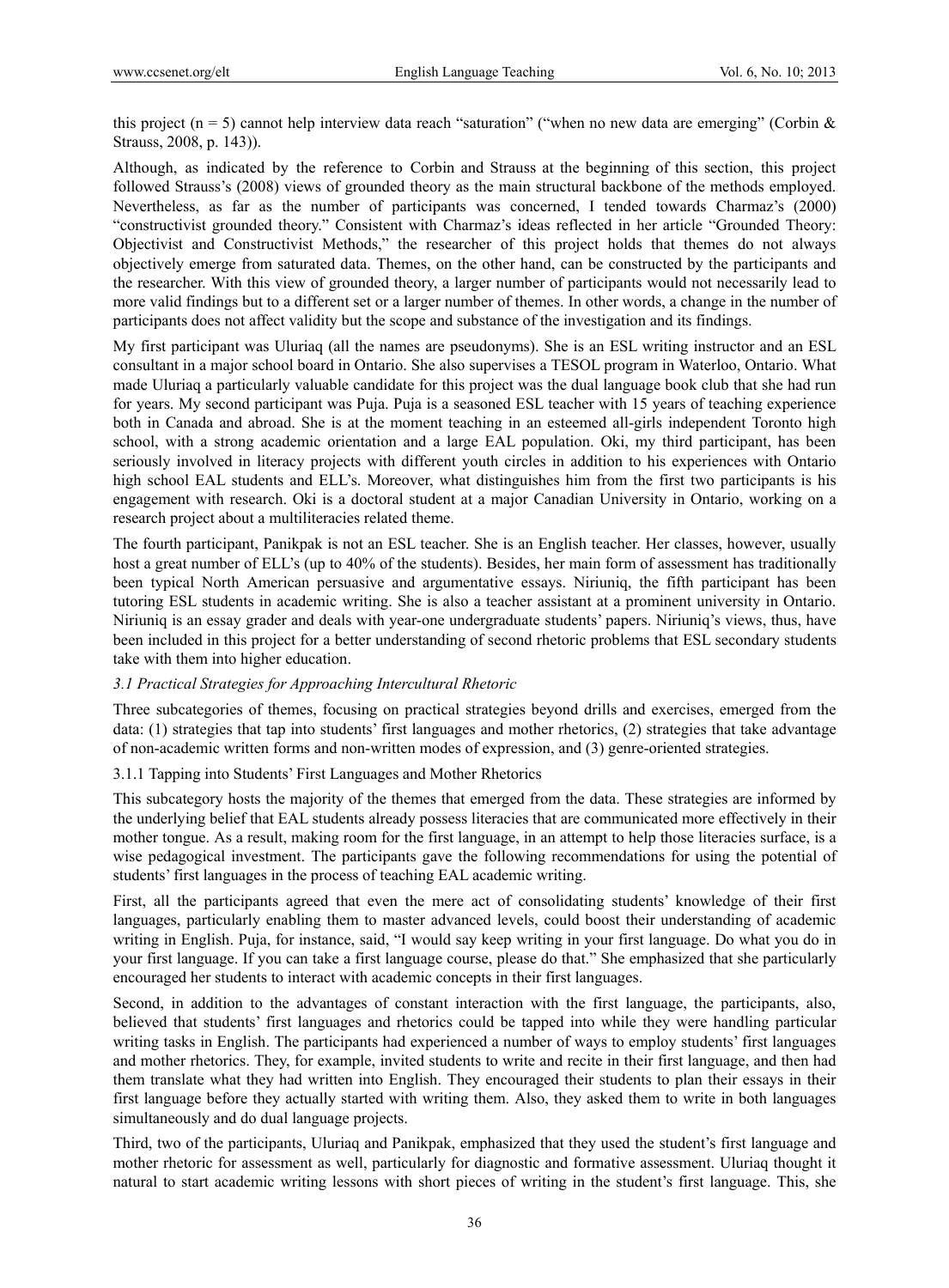maintained, would give teachers a great opportunity to see where their students are coming from rhetorically and what perceptions they have of good quality writing. "You see, first of all, what their literacy level is in their first language, but not only that, how they structure things. How their culture and their way of thinking ties into their style of writing. I think that's really important."

3.1.2 Taking Advantage of Non-Academic Written Forms and Non-Written Modes of Expression

All the participants thought that students should be able to employ the modes of expression that they are accustomed to, especially prior to the actual academic writing task, in order to express themselves comfortably and make their ideas transparent without any concern about, or fear of, making formalistic or rhetorical mistakes. The teachers specifically spoke of their experiences with two modes of expression, free-form writing and conversation.

All the teachers agreed that free-from writing was a simple activity, yet it functioned as a painless transition from everyday English to academic English. Free-form writing, the participants held, can provide a sizable arena for students to experiment linguistically without worrying about the mistakes that they might make when writing academic papers. Additionally, free-form writing is very personal. This characteristic will let students express their deepest emotions and usually unsaid opinions. The personal quality of such messages, when expressed in public can facilitate community building and create respect, and consequently confidence, for students.

Next to free-form writing, pre-writing conversations were commonly experienced by the participants. Similar to free-from writing, casual conversations with pears or the teacher will let students express their ideas without struggling with technicalities of academic writing. Having a casual conversation, students voice their opinions without any anxiety, for instance, about spelling of punctuation. If students are admired for their opinions before they are required to write passages free of grammatical errors, they will feel more confident in the process of writing.

## 3.1.3 Creating Genre Transparency

The dominant theme in the participants' discussions about genre was an emphasis on creating transparency. All the participants unanimously agreed that teachers need to make students conscious of the fact that English essay writing is a unique written genre which has been formed by certain historical and social circumstances. Students, they underlined, should be aware that if they face challenges, while trying to adopt Anglo-American rhetoric, they should not feel guilty or inadequate. Neither should they doubt their ability as good writers. All the teachers in this investigation told stories of their attempts to make this fact transparent that English academic writing was one genre among many. Moreover, they made it clear to their students that no genre was superior to another. We choose to write in a particular genre merely based on the dictates of context and circumstance. Thus, students can learn that they can value both their native rhetoric and their second rhetoric.

The following figure represents all the strategies that the participants of this study had employed in their classes.



## Figure 1. Strategies for approaching intercultural rhetoric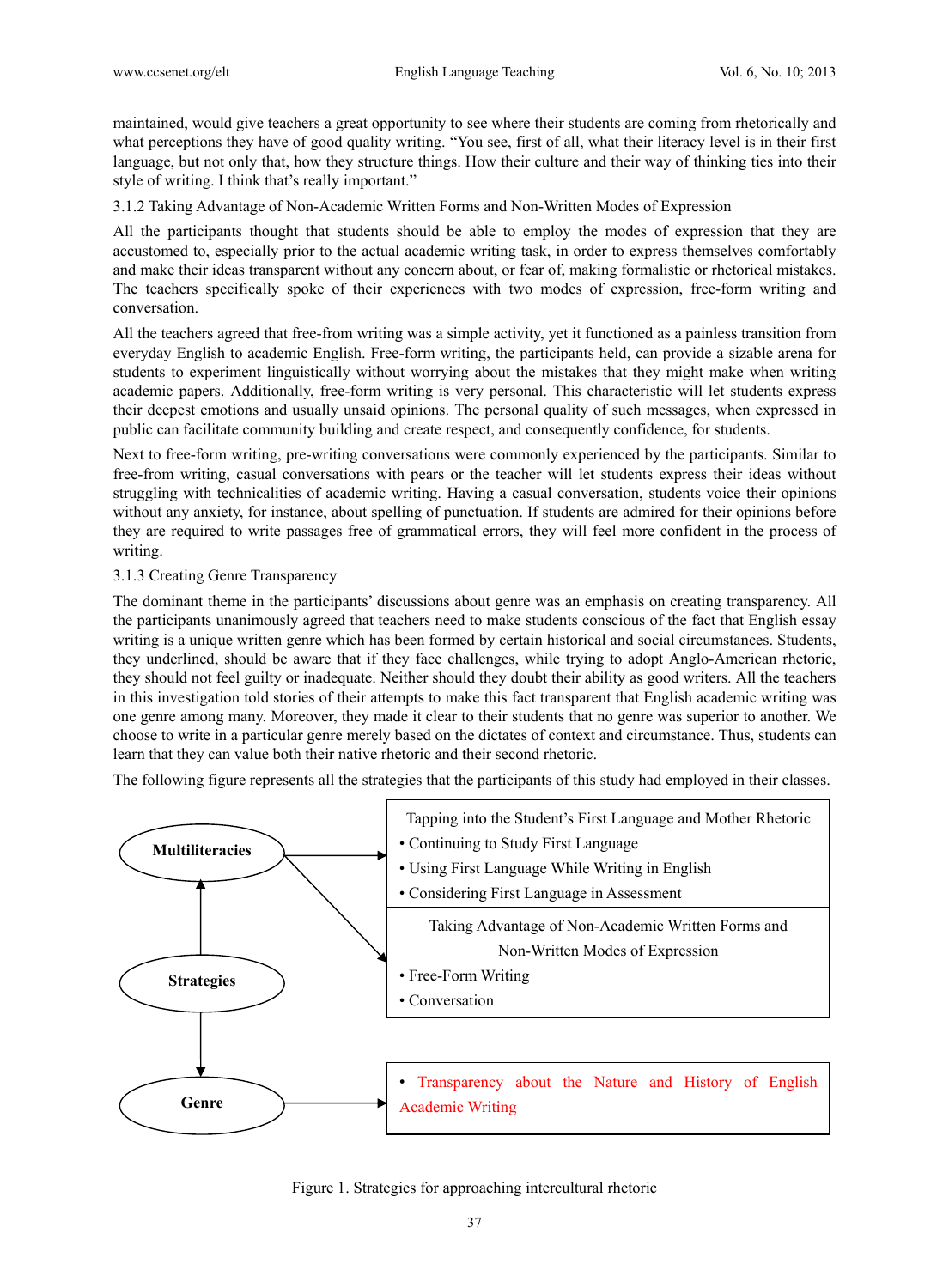For the purposes of this paper, however, the same sets of strategies are represented in the next graph with a closer look at the space each category of activities occupied in the data. This graph more visibly displays how frequently each family of strategies was discussed and which themes loomed larger in the data. Visual representations like Figure 1, which only lists the strategies discussed in the interviews, may not be able to visibly display the real extent of the dominance of popular themes in interview conversations. Figure 2, on the other hand, clearly illustrates that 70% of the conversation about practical strategies was indeed about tapping into the potential of students' first languages during the process of teaching academic writing. The dominance of this set of strategies in the data was measured by a close observation of the physical space occupied by teachers' narratives of each strategy in the transcriptions. Further analysis, also, showed that the data presented in the following graph happened to match the dominant academic, social and, political discourses in Canadian society, which will be discussed in the next section.



Figure 2. Frequency of strategies employed by participants

#### **4. Discuss sion**

The findings of this investigation indicate that paying attention to students' first languages in Ontario classrooms is a relatively established practice. All the participants said that they encouraged EAL students and ELL's to continue studying their first languages. They also used their students' first languages in the process of writing in English and for different forms of assessment.

Unlike other strategies, when students' first languages were mentioned in the interviews, the participants spoke about political, social, and academic discourses outside their classroom which supported their practice. The teachers particularly referred to the official documents that required or recommended such practices and frequently mentioned the names of Canadian researchers who worked on a variety of dual language projects and bilingualism. Puja, for example, shared her knowledge of academic discourses surrounding her practice as follows:

I would never say you can't do that anymore, you know? And I would say keep writing in your first language. Do what you do in first language. If you can take the first language class, please do that. Because as we know from *the work of Jim Cummins, and also the work of Fred Genesee in Montreal—These people have all done significant research to prove that if you retain and develop your mother tongue to the highest level possible, it`s easier to add other languages, right? So you want to have that structure developed as much as possible even if your [unclear] is slightly different. And the way to do that of course is to read and to write in your first language* in the most sophisticated way you can.

The interview data suggested that in addition to the participants' personal attachment to practices considering the student's first culture, language, and rhetoric, the teachers interviewed, as illustrated in Puja's comments above, demonstrated a tendency towards including references to other academic and social discourses in the conversation as well. Furthermore, three of the participants (Uluriaq, Oki, and Niriuniq) were directly connected to the academic world. Current research on different aspects of second language education informed their comments and they made frequent references to research findings.

From the 1870's for almost one century, the discourses that created residential schools in Canada reflected the dominant mentality about students' mother cultures among English-speaking policy makers. Fueled by colonial othering (Van Houtum & Van Naerssen, 2002), residential schools aimed at "killing the Indian in the child"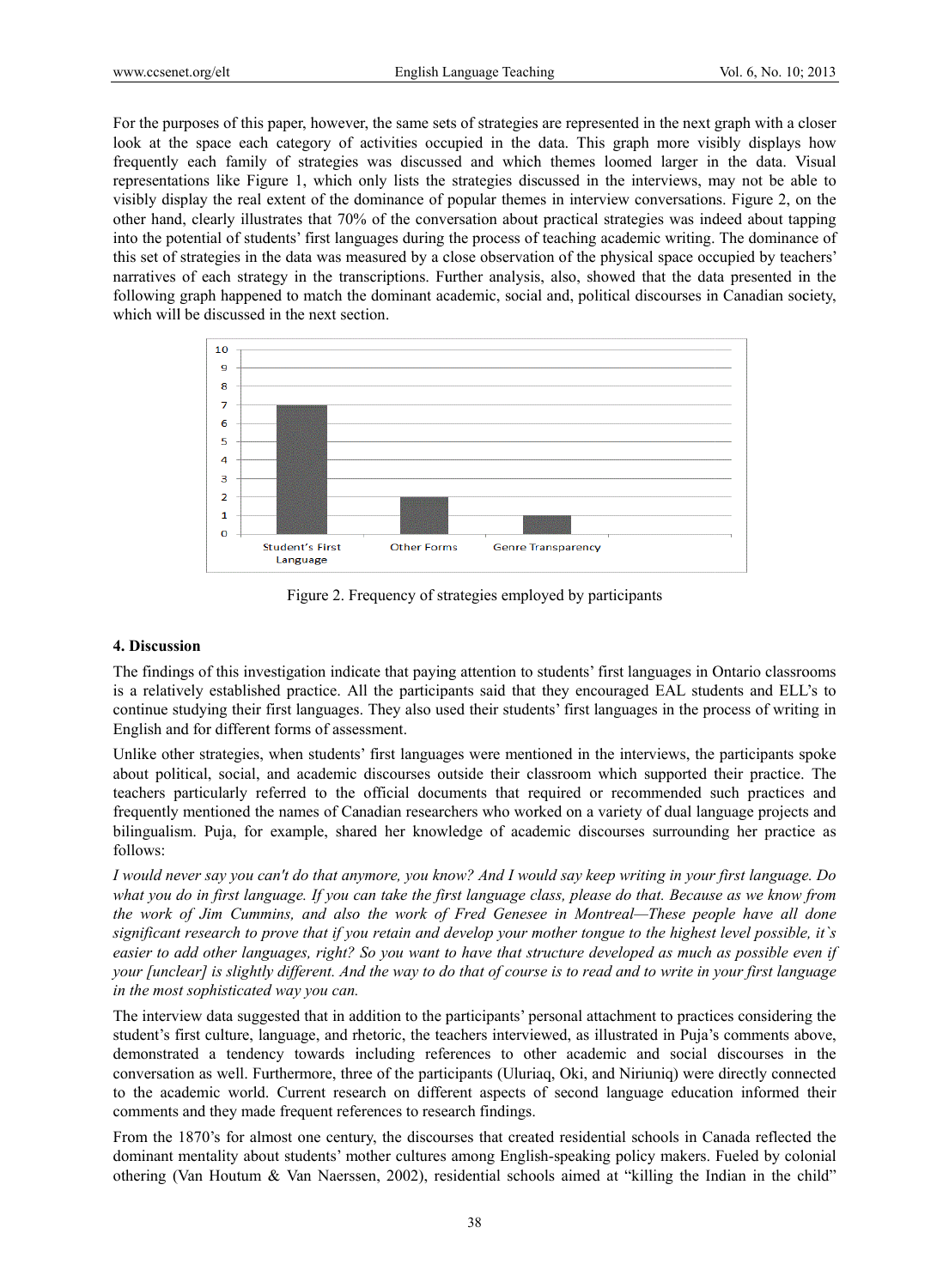(Note 1). In this period, there was an emphasis on turning non-English students "into good Canadians as quickly as possible, which meant separating them from their first language and culture and immersing them in English, an attitude which came through strongly in J.T.M. Anderson's book, *The Education of the New Canadian* (1918)" (Ashworth, 1992, p. 36). It was not until after the Second World War that signs of accepting the language of the "other" became comfortably visible in Canadian political discourses. In 1963, Prime Minister Pearson formed the Royal Commission on Bilingualism and Biculturalism and Canada officially and, in 1969, Canada became a bilingual nation (Official Languages Act, 1969). The next paradigm shift from the bilingualism discourse to the multiculturalism paradigm happened in Prime Minister Trudeau's political arena:

*Canada's citizens come from almost every country in the world, and bring with them every major world religion and language. This cultural diversity endows all Canadians with a great variety of human experience. The Government regards this as a heritage to treasure and believes that Canada would be the poorer if we adopted assimilation programmes forcing our citizens to forsake and forget the cultures they have brought to us. (Canada. Federal Government, 1971, p. 8580)* 

Since then multiculturalism and diversity have been important components of dominant political and social discourses in Canada. These concepts have considerably influenced educational systems in Canada as well. In the same fashion, teaching English as an additional language, and generally second language education, has had its own share of this conversation and borrowed a great deal from it (MacPherson et al., 2004).

*The teaching and learning of English as a second language plays a central role in the realization of Canadian multiculturalism. ESL teachers can profoundly affect students' views of their first languages and cultures, and thereby can affect whether they pursue multilingual intercultural outcomes or subtractive assimilation. Not only can they teach "Canadian" human rights values, but also how to become intercultural, that is, how to move across cultures in a way that is tolerant of conflicting perspectives and deeply respectful of people's lived differences (p. 5).* 

The political and social conversations favouring multiculturalism paved the way for academic investigations into second language education, bilingualism, and multilingualism. Harmonious with dominant political and social discourses of the time, researchers keen on language and cultural diversity gained a considerable voice. Similarly, in an atmosphere charged with positive attitudes towards students' first languages and cultures, the recommendations of these researchers comfortably found their way into teacher education and TESOL programmes.

Although not in the centre of the comments of the teachers that I interviewed, these discursive relations were always present in the margins of our conversations and indeed, in total, formed a sizable chunk of the data collected. Professor Jim Cummins at Ontario Institute for Studies in Education was the most commonly referenced researcher in the interviews. In the discursive networks emerging from the data, he represented the academic discourse which connected policy makers with practitioners. The participants recognized the importance of such an influential academic discourse and agreed that "Jim Cummins began to change the language and the direction of the debate in ways that are now firmly ingrained, largely accepted and internationally acclaimed" (Cummins, Baker, & Hornberger, 2001, p.5).

According to the discursive patterns described above, I believe that the dominance of strategies employing students' first languages by Ontario teachers, as indicated by my study, has been mainly established by political, social, and academic discourses underlining diversity in second language education in Canada, and less by teacher knowledge even among more motivated and creative teachers. By developing this argument, I hope I can question the impact of teacher knowledge on actual classroom practice and invite attention to the influence of discourses outside the classroom on the pedagogies teachers choose to adopt.

Figure 2 in the Findings Section shows that strategies which employ students' first languages make up the majority of practices experienced by the participants. Despite the enthusiasm among the teachers about multimodal activities, no particular story was told about using visual or pictorial media (Brisk & Harrington, 2000; Kasper, 2000) in the preparatory steps that led to actual writing of an academic piece. The philosophies of EAL writing teaching shared by the participants make it difficult to believe that any of them would support such a move in the classroom less than passionately; however, specific examples were not recorded in the data.

In the same manner, based on the data collected for this study and its findings, one can see that, in Ontario schools, activities with multiliteracies bent comfortably outnumber activities concerned with genre. Unlike the United States, Australia, and Europe, which, in different periods, have witnessed different genre movements grow (Hyon, 1996), genre studies has never become as popular a discourse in Canada as multiliteracies speculations in second language education with a focus on students' first languages. Thus, the tendency among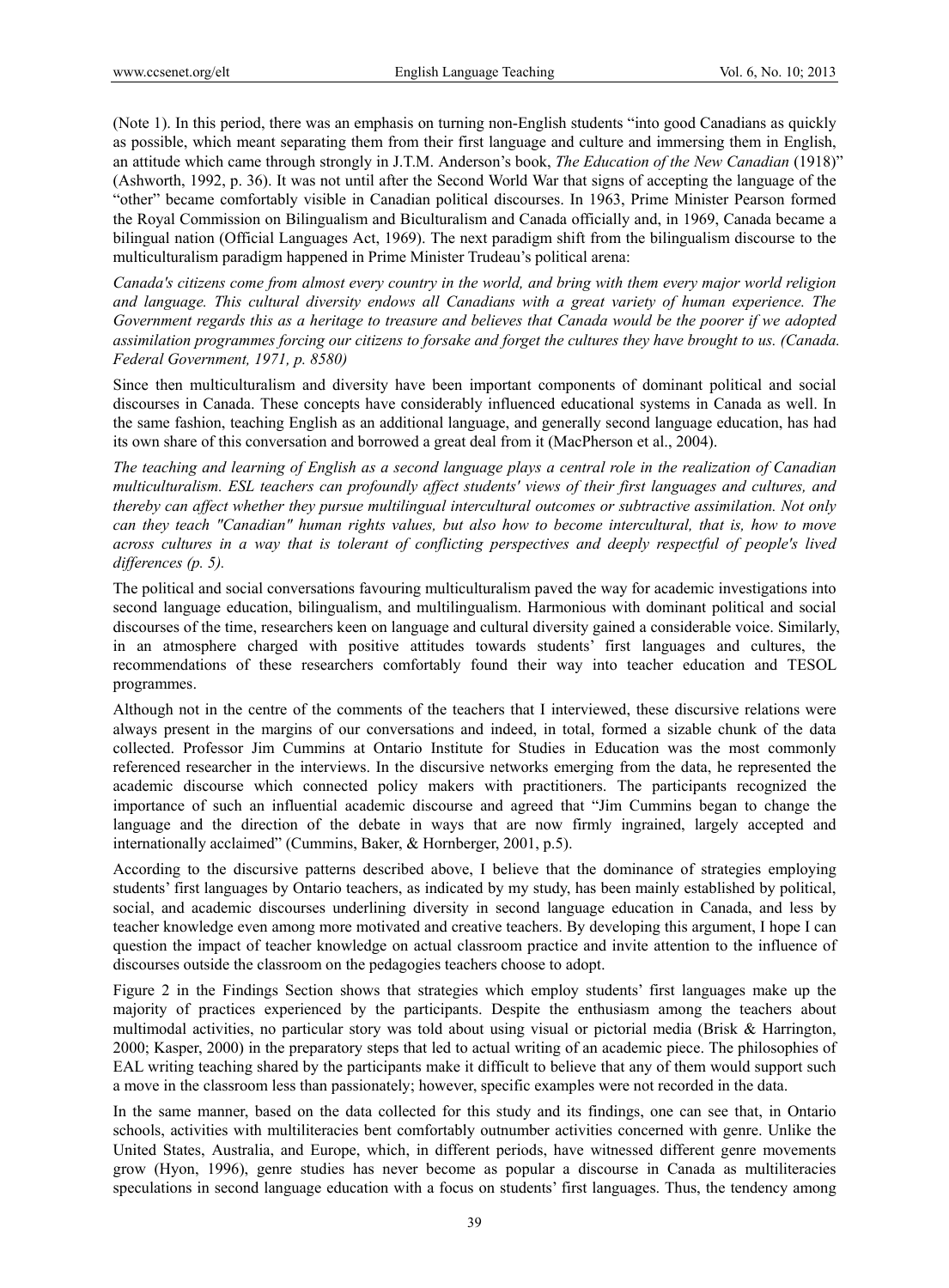Canadian EAL educators to focus on students' first languages and cultures must have been strengthened by the discursive patters described above rather than individual knowledge and initiative.

In addition to an illustration of the relationship between political, social, and academic discourses and classroom practice, this paper also aims to pose two questions for further inquiry. First, although dominant political and social discourses in Canada have strengthened some extremely helpful pedagogical practices, they might have isolated some other approaches such as a genre approach to EAL academic writing as discussed above. This lack of attention to other pedagogies that are potentially fruitful might be the result of the centralised nature of the Canadian educational system. Now the question is can loosening the structure of the educational system in Canada create more room for teacher knowledge and experimentation? And accordingly, can such decentralization help teachers explore more pedagogical possibilities.

Second, political and social discourses in Canada over the past 50 years, have happened to be harmonious with the academic discourses that are sensitive to students' mother tongues and cultures. If classroom practices, more than any other factor, are formed in accordance with dominant discourses in society, what will happen to second language education in case of dramatic shifts of attitude to anti-multicultural and anti-multilingual positions. Citing Tatalovich (1995), Wiley (2007) writes, "From the perspective of educational languages rights, the 21<sup>st</sup> century begins with the echoes of early  $20<sup>th</sup>$  century restrictionism" (p. 103). Also in Canada, one can increasingly hear voices that regard multicultural polices as bankrupt and outdated (Appiah, 2010; Ghosh, 2011; Martin, 2007; Wente, 2010). Whether or not these arguments are sound, how would they affect classroom practice on the occasion that these discourses become dominate in Canadian society and politics?

#### **5. Conclusion**

This paper, thus, has tried to illustrate the impact of social, political, and academic discourses in Canada, over the past decades, on pedagogical choices made by EAL writing instructors in Ontario. By showing the connections between discursive give-and-take in Canadian society and classroom practice, I have tried to question the importance of teacher knowledge and initiative even among more informed and creative teachers. Failing to pay attention to the role of dominant social discourses on actual classroom practice might result in isolating useful pedagogical approaches, for instance, genre theory in the case that has been discussed in this paper. Moreover, considering the impact of social discourses on teacher knowledge and performance, we will have to seriously think about possible shifts in classroom practice as discourses favouring anti-multiculturalism, and consequently anti-multilingualism, gain more weight in Canada.

#### **References**

Anderson, J. T. M. (1918). *The education of the new Canadian.* Toronto: Dent.

Appiah, K. A. (2010/10/06). The multicultural mirage. *The Globe and Mail*, *A*, 25.

- Ashworth, M. (1992). Views and visions. In B. Burnaby, & A. Cumming (Eds.), *Socio-political aspects of ESL* (pp. 35-49).
- Brisk, M. E., & Harrington, M. M. (2000). *Literacy and bilingualism: A handbook for all teachers*. Mahwa, NJ: Lawrence Erlbaum Associates. PMid: 10699105.
- Blommaert, J., & Bulcaen, C. (2000). Critical discourse analysis. *Annual Review of Anthropology, 29,* 447-466. http://dx.doi.org/10.1146/annurev.anthro.29.1.447
- Canada. Federal, Government. (1971). Federal government's response to book IV of the report of the royal commission on bilingualism and biculturalism. Document tabled in the House of Commons on 8 October, 1971, by the Prime Minister. Ottawa: Queen's Printer.
- Charmaz, K. (2000). Grounded theory: Objectivist and constructivist methods. In N. Denzin, & Y. Lincoln (Eds.), *Handbook of qualitative research* (2nd ed., pp. 509-535). Thousand Oaks, CA: Sage.
- Connor, U. (1996). *Contrastive Rhetoric: Cross-cultural aspects of second-language writing*. New York: Cambridge University.
- Connor, U. (2002). New directions in contrastive rhetoric. *TESOL Quarterly, 36*(4), 493-510. http://dx.doi.org/10.2307/3588238
- Corbin, J., & Strauss, A. (2008). *Basics of qualitative research* (3rd ed.). Thousand Oaks: Sage.
- Creswell, J. W. (1998). *Qualitative inquiry and research design: Choosing among five traditions.* Thousand Oaks, California: SAGE Publications.
- Cummins, J., Baker, C., & Hornberger, N. H. (2001). *An introductory reader to the writings of Jim Cummins.*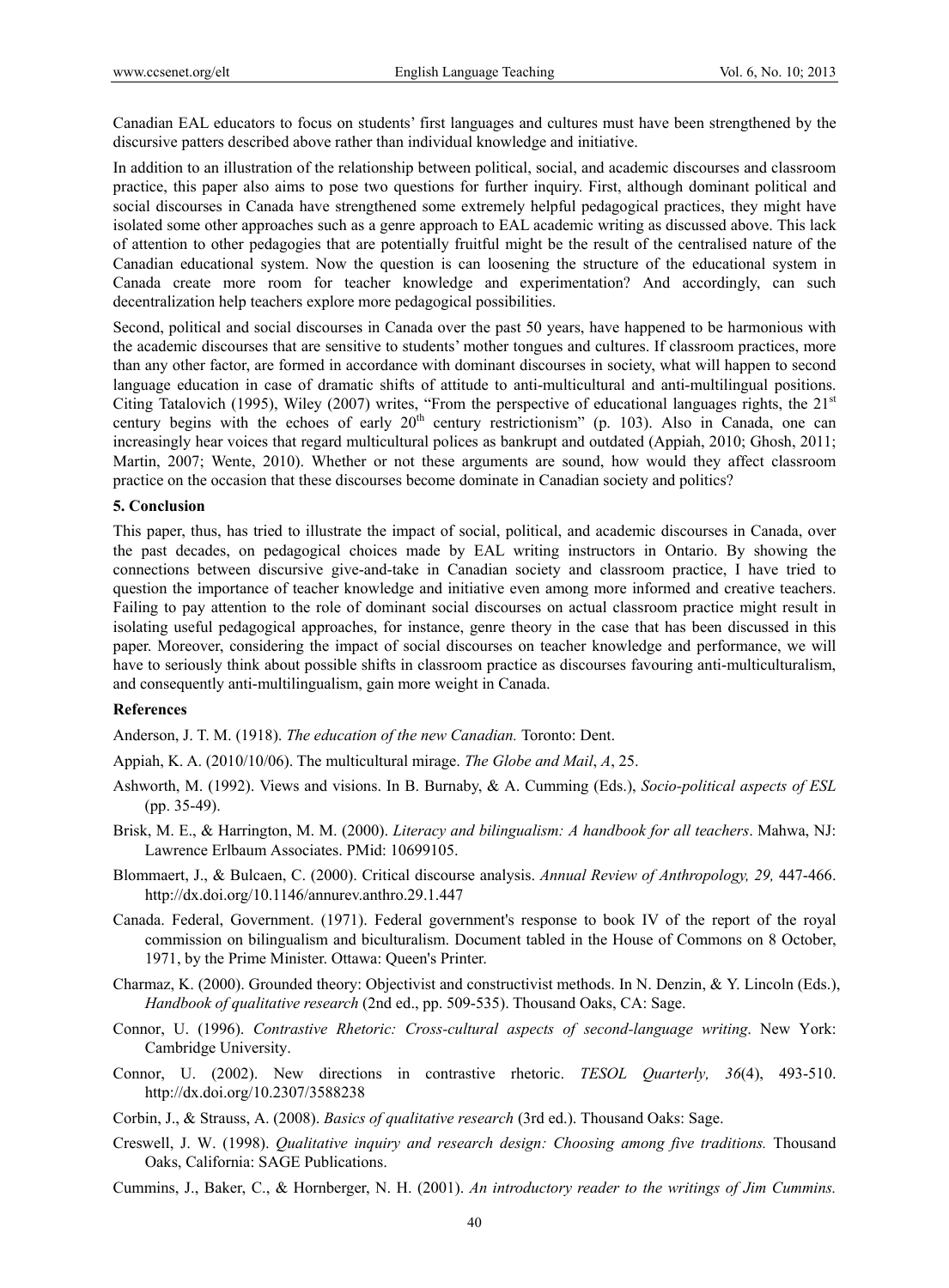Clevedon, England: Multilingual Matters.

- Cummins, J. (2007). Language interactions in the classroom: From coercive to collaborative relations of power. In O. Garcia, & C. Baker (Eds.), *Bilingual education: An introductory reader* (pp. 108-136). New York: Multilingual Matters Ltd.
- Cummins, J., & Early, M. (2011). *Identity texts: The collaborative creation of power in multilingual schools*. Stoke-on-Trent: Trentham Books.
- Davies, B. (2005). The (im)possibility of intellectual work in Neoliberal regimes. *Discourse: Studies in the Cultural Politics of Education, 26*(1), 1-14. http://dx.doi.org/10.1080/01596300500039310
- Eun, B., & Heining-Boynton, A. L. (2007). Impact of an English-as-a-second-language professional development program. *The Journal of Educational Research, 101*(1), 36-49. http://dx.doi.org/10.3200/JOER.101.1.36-49
- Fielstein, L., & Phelps, P. H. (2001). *Introduction to teaching: Rewards and realities*. Belmont, CA: Wadsworth/Thomson Learning.
- Foucault, M. (1981). The order of discourse. In R. Young (Ed.), *Untying the text: A post-structural anthology* (pp. 48-78). Boston, MA: Routledge & Kegan Paul.
- Foucault, M. (1994). An interview with Michel Foucault. In J. D. Faubion (Ed.), *Power*, (vol. 3, pp. 239-297). NewYork: The New Press.
- Foucault, M. (2002). *The archaeology of knowledge*. London: Routledge.
- Freeman, D., & Johnson, K. (1998). Reconceptualizing the knowledge base of language teacher education. *TESOL Quarterly*, *32*, 397-418. http://dx.doi.org/10.2307/3588114
- Freeman, D., & Johnson, K. (2005). Response to Tarone and Allwright. In D. Tedick (Ed.), *Second language teacher education: International perspectives* (pp. 25-32). Mahwah, NJ: Lawrence Erlbaum.
- Frow, J. (1989). Formal method in discourse analysis. *Journal of Pragmatics, 13*(3), 333-341. http://dx.doi.org/10.1016/0378-2166(89)90058-1
- Gatbonton, E. (2000). Investigating experienced ESL teachers' pedagogical knowledge. *Canadian Modern Language Review, 56*(4), 585. http://dx.doi.org/10.3138/cmlr.56.4.585
- Ghosh, R. (2011). The liberating potential of multiculturalism in Canada: Ideals and realities. *Canadian Issues,* 3-8.
- Hyon, S. (1996). Genre in three traditions: Implications for ESL. *TESOL Quarterly, 30*(4), 693-722. http://dx.doi.org/10.2307/3587930
- Kalan, A. (2013). Teaching ESL academic writing and intercultural rhetoric: A grounded theory study of practice in Ontario secondary schools. (Unpublished thesis). Ontario Institute for Studies in Education of the University of Toronto.
- Kasper Loretta, F. (2000). The imagery of rhetoric: Film and academic writing in the discipline-based ESL course. *Teaching English in the Two Year College, 28*(1), 52-59.
- Kaplan, R. (1966). Cultural thought patterns in intercultural education. *Language Learning, 16*(1), 1-20. http://dx.doi.org/10.1111/j.1467-1770.1966.tb00804.x
- Kent, T. (1999). *Post-process theory: Beyond the writing-process paradigm*. Carbondale: Southern Illinois University Press.
- Kubota, R., & Lehner, A. (2004). Toward critical contrastive rhetoric. *Journal of Second Language Writing, 13*, 7-27. http://dx.doi.org/10.1016/j.jslw.2004.04.003
- Larsen-Freeman, D. (1991). Consensus and divergence on the content, role, and process of teaching grammar. In J. Alatis (Ed.), *Georgetown University roundtable on languages and linguistics 1991: Linguistics and language pedagogy* (pp. 259-262). Georgetown, Washington, DC: Georgetown University Press.
- MacPherson, S., Turner, D., Dustan Lafond, L., Hingley, W., Tigchelaar, A., & Seonaigh Khan, R. (2004). ESL and Canadian multiculturalism: Multilingual, intercultural practices for the 21st century. *TESL CANADA JOURNAL*, *4*, 1-22.
- Martin, J. (2007, Oct 17). Canadians finally have bid a merciful farewell to official multiculturalism. *The Province*, 22.